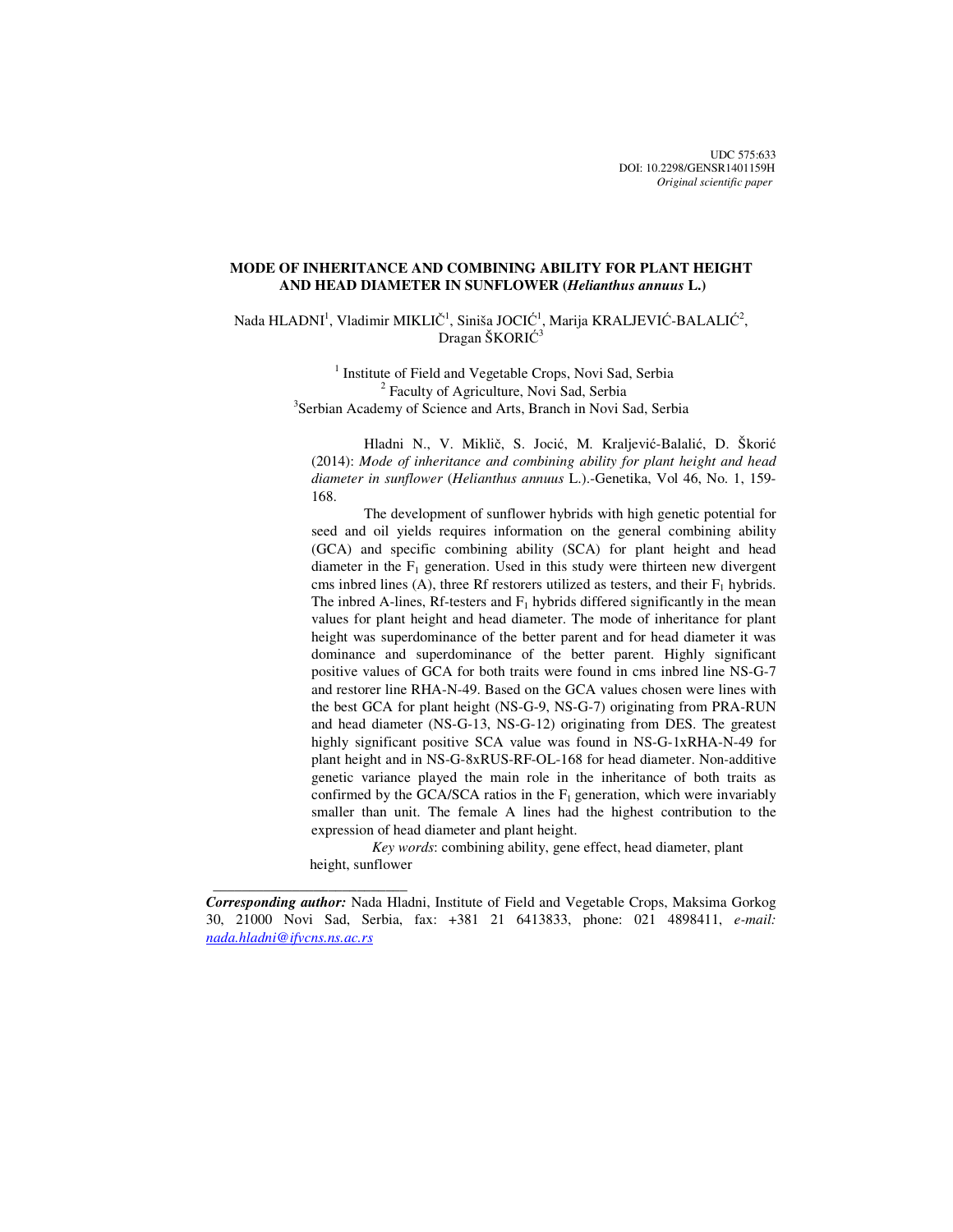#### INTRODUCTION

The sunflower (*Helianthus annuus* L.) together with soybean, oil palm, oil seedrape belongs to the four most important oilseed crops in the world, and the nutritional quality of its edible oil ranks among the best vegetable oils in cultivation (ŠKORIĆ *et al*., 2008; SIDDIQI *et al*., 2012; SEMERCI *et al*., 2012). The major sunflower breeding objectives for all sunflower types should be high yields and quality of oil, proteins and other products for non-food industries and approaches to management of resistance genes, stability of sunflower resistance to certain pathogens (ŠKORIĆ *et al*., 2012). Sunflower has become the most important one due to its higher yield potential, shorter maturity duration and wider adaptability under different climatic conditions (ARSHAD *et al*., 2010; REHMAN *et al*., 2012; ONEMLI, 2012). The narrow genetic base of cultivated sunflower will be broadened by the infusion of genes from the wild species, which will provide a continued source of desirable agronomic traits. There is a global interest in the utilization of the wild sunflower species to improve cultivated sunflower (HLADNI and MIKLIČ, 2012). One of the sure ways of increasing the genetic variability of the genus *Helianthus* is the discovery of desirable genes in the wild species their incorporation into cultivated sunflower genotypes by interspecies hybridization ŠKORIĆ *et al.* (2007), HLADNI *et al*. (2009) and HLADNI *et al*. (2011). Knowing the genetics of trait inheritance, the number of genes controlling the expression of a particular trait and interdependence of morphophysiological traits with yield is of utmost importance in order for their breeding programs to be successful (ŠKORI<sup>Ć</sup> *et al*., 2012). *In sunflower breeding special attention is paid to* morphophysiological *traits which highly influence the seed yield.*

Plant height plays a major role in the creation of new SC-hybrids with a different plant model and high genetic potential for seed yield. Plant height is a very important trait because it affects the stability of the plant *i.e*., the resistance to lodging. Sunflower is normally a tall plant. Some wild types could reach 4-5 m, while cultivated ones are usually about 150-200 cm high. The height of the plants is very dependant to climatic and soil conditions and while drought or poor nutrition soil drastically reduce it, irrigating and less water stress affect the plant height very positively (KAYA *et al*., 2012). HLADNI *et al*. (2004a) studied the inheritance of planth architecture in crosses among six different inbred lines, the shortes (NS-NDF) measuring only 45-60 cm and the tallest (NS-K) being 120-140 cm in height. In the mode of inheritance of plant height in the  $F_1$  and  $F_2$  generation was determine superdominance, also partial dominance of the parent with a higher mean value and dominance of the parent with a higher mean value appeared. By crossing the cultivated with the wild sunflower forms partial dominance and dominance of the wild species were noticed in the inheritance of the plant height as stated by TERZIĆ *et al*. (2006). A higher contribution of nonadditive genetic variance in the inheritance of the head diameter reported by GVOZDENOVIĆ *et al*. (2005) and KARASU *et al.* (2010) while UDDIN *et. al.* (2014) found the additive component to be more significant for the inheritance of plant height. Head diameter is a very important trait in the sunflower seed yield structure. The size of the head

diameter influences the number of flowers and seeds per head which directly influence the seed yield per plant. Head size, expressed as head diameter (cm), is one of the sunflower yield components that directly influence hybrid model changes ŠKORIĆ *et al.* (2012). Sunflower head has a variable diameter, it is dependent on the genotype, enviromental factors, and interaction between these two parametars BONCIU *et al.* (2010).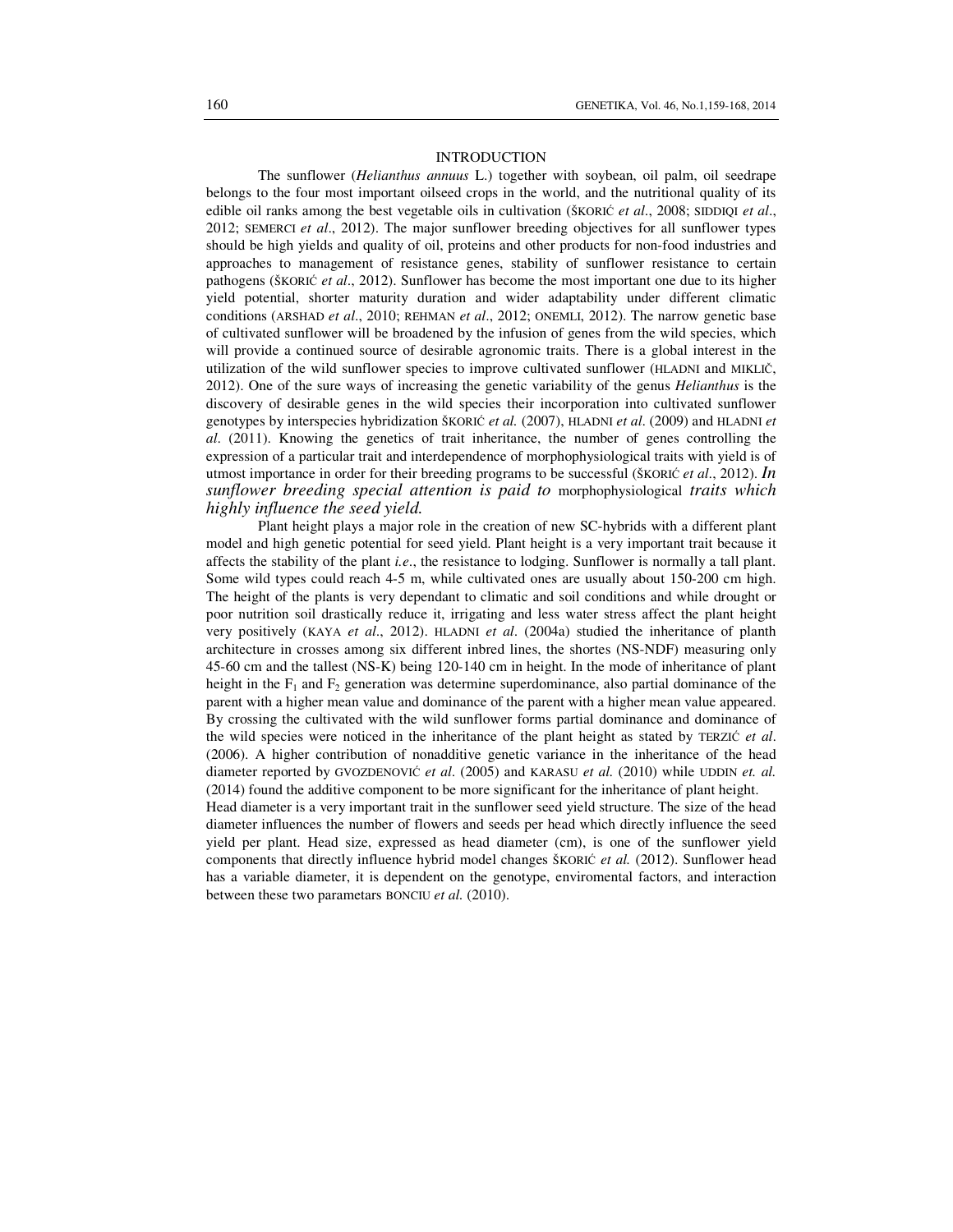In their research HLADNI *et al*. (2004a) determined superdominance and dominance of the better parent for head diameter. The result of the research done so far on the inheritance of the head diameter differs. MIJIĆ *et al*. (2008), MACHIKOWA (2011) determined a higher ratio of the additive component of the genetic variance in the inheritance of the head diameter, while PARAMESWARI *et al*. (2004) and AHMAD *et al.* (2012) determined that the nonadditive component had bigger influence than the additive one. In sunflower breeding we come across a large number of different genotypes regarding morphophysiological traits. When a breeding program begins, the choice of parents is very important for both short and long term breeding (HLADNI *et al*., 2010).

The research goal in this paper was to examine the mode inheritance, the effect of the general combining abilities (GCA) of the new divergent inbreed lines made by interspecies hybridization, also examined were the specific combining abilities (SCA) of the  $F_1$  hybrids, gene effect, components of the genetic variance, average contribution of lines (%), testers and their interaction in the expression of the plant height and head diameter in sunflower.

# MATERIALS AND METHODS

Used in the study were 13 new divergent (A) cms inbred lines, 3 Rf-restorer lines, 39  $F_1$ hybrids developed at the Institute of Field and Vegetable Crops in Novi Sad. Four interspecies populations, originating from three annual (*H. debilis, H. praecox runyoli, H. deserticola*) and one perennial (*H. resinosus*) wild species, were used to produce 13 new cms inbred lines (NS-G-1, NS-G-2, NS-G-3, NS-G-4, NS-G-5, NS-G-6, NS-G-7, NS-G-8, NS-G-9, NS-G-10, NS-G-11, NS-G-12, NS-G-13). Initially the plants were selected from the interspecies population RES-1, DEB-SIL-367-2, PRA-RUN-1321 and DES-1474-2, provided by Dr Gerald Seiler (USDA-ARS, Fargo ND, USA). Restorer male inbred (RHA-R-PL-2/1, RHA-N-49, RUS-RF-OL-168) with good combining abilities were used as testers in the form of fertility restorers. The  $F_1$  hybrids had been developed by crossing each tester with each female inbred line. The trial was carried out at the the Institute's Experiment Field at Rimski Šančevi, there were three replications, and the experiment was designed according to the line x tester method. The lines and hybrids were planted manually at an optimum time on a well-prepared soil. The plots consisted of four rows with 12 plants in each. The row-to-row spacing was 70 cm and the plants were spaced at 30 cm intervals within the rows. Each trait was analyzed on a sample consisting of 30 plants (10 per replicate) taken from the middle rows in each block. Plant height (cm) and head diameter (cm) were measured at the stage of physiological maturity.

For the evaluation of the mode of inheritance the test of significance (t-test) of middle values of hybrids in relation to the parental average was applied (KRALJEVIĆ-BALALIĆ *et al*., 1991). The mean values of the inbred lines and  $F_1$  hybrids were used to calculate the values of the combining abilities and assess the gene effects for morphophysiological traits using the line x tester method (SINGH and CHOUDHARY, 2001).

# RESULTS AND DISCUSSION

Yield or productivity is an economically metric trait that is of the greatest importance for breeders. The development of sunflower hybrids with high genetic potentials for seed yield requires information on the mode of inheritance, GCA and SCA for seed yield and important morphophysiological *traits* in the  $F_1$  generation.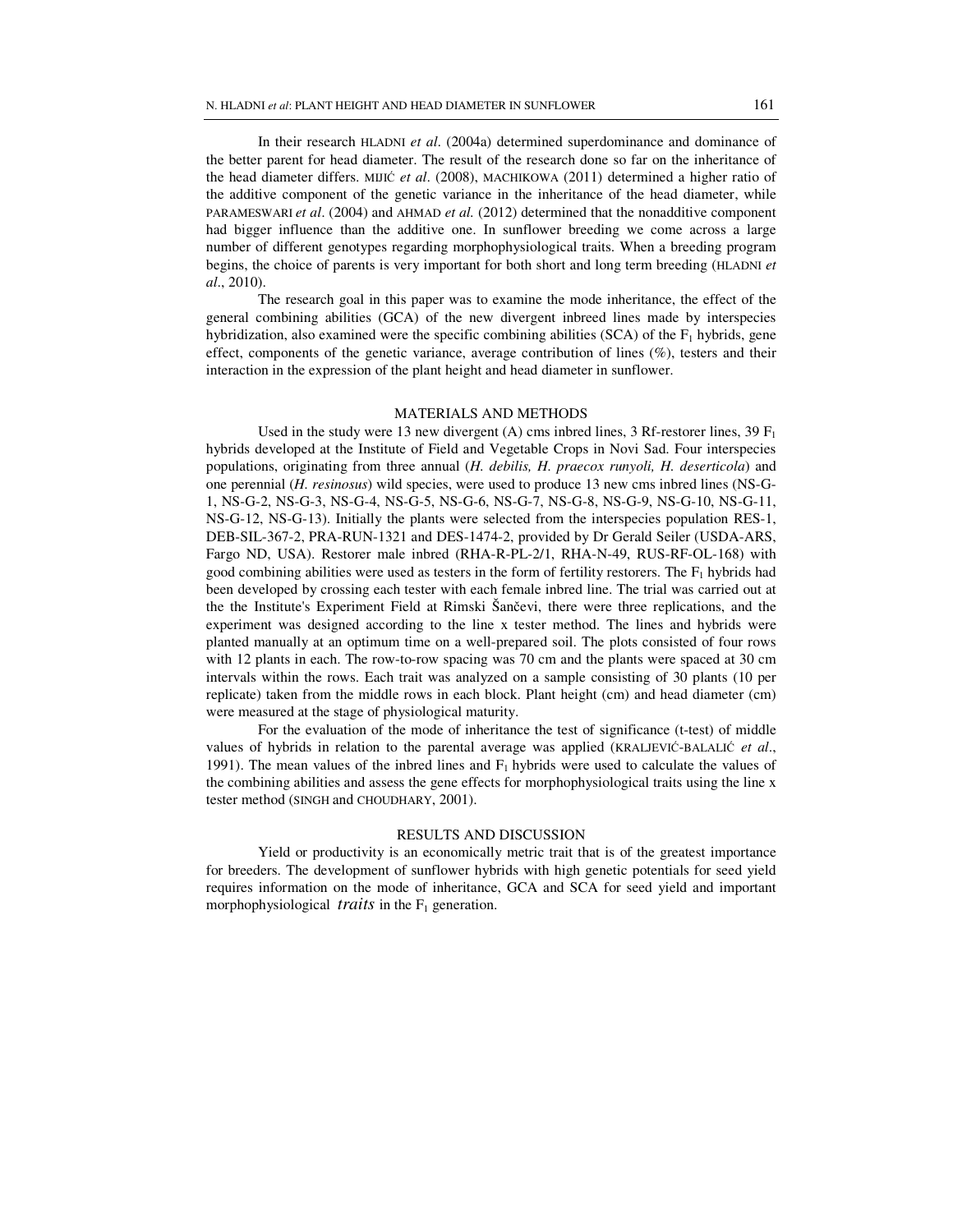|                | Table 1. Mean values, mode of inheritance of plant height (cm) and head diameter (cm) in sunflower |                    |                      |         |            |                      |                      |
|----------------|----------------------------------------------------------------------------------------------------|--------------------|----------------------|---------|------------|----------------------|----------------------|
|                | Parents and hybrids                                                                                | PH                 | HD                   | Hybrids |            | PH                   | HD                   |
|                |                                                                                                    | cm                 | cm                   |         |            | cm                   | cm                   |
| 1              | NS-G-1 RES                                                                                         | 93.5               | 22.10                | 29      | 5x14       | 160.3 <sup>h</sup>   | $24.1h{h}$           |
| $\overline{c}$ | NS-G-2 RES                                                                                         | 99.0               | 21.79                | 30      | 5x15       | 161.2 <sup>h</sup>   | 23.6 <sup>h</sup>    |
| 3              | NS-G-3 RES                                                                                         | 104.4              | 21.26                | 31      | 5x16       | $158.5^{h}$          | 23.6 <sup>h</sup>    |
| $\overline{4}$ | NS-G-4 DEB-SIL                                                                                     | 116.4              | 20.85                | 32      | 6x14       | $151.4^{\mathrm{h}}$ | 23.4 <sup>h</sup>    |
| 5              | NS-G-5 DEB-SIL                                                                                     | 114.2              | 20.18                | 33      | 6x15       | $157.5^{\mathrm{h}}$ | 26.2 h               |
| 6              | NS-G-6 DEB-SIL                                                                                     | 109.8              | 21.73                | 34      | 6x16       | $142.2^{\mathrm{h}}$ | 23.7h                |
| $\overline{7}$ | <b>NS-G-7 PRA-RUN</b>                                                                              | 111.9              | 21.83                | 35      | 7x14       | 167.3 <sup>h</sup>   | $24.2$ $^{\rm h}$    |
| 8              | NS-G-8 PRA-RUN                                                                                     | 93.0               | 22.03                | 36      | 7x15       | 159.4 <sup>h</sup>   | 25.8 <sup>h</sup>    |
| 9              | NS-G-9 PRA-RUN                                                                                     | 92.7               | 22.28                | 37      | 7x16       | 161.0 <sup>h</sup>   | 26.1hh               |
| 10             | NS-G-10 DES                                                                                        | 79.3               | 22.04                | 38      | 8x14       | 159.8 <sup>h</sup>   | $24.7h{h}$           |
| 11             | NS-G-11 DES                                                                                        | 89.6               | 23.05                | 39      | 8x15       | 159.9 <sup>h</sup>   | 24.9 <sup>h</sup>    |
| 12             | <b>NS-G-12 DES</b>                                                                                 | 90.1               | 21.67                | 40      | 8x16       | $155.5^{\ h}$        | $22.9$ <sup>d+</sup> |
| 13             | NS-G-13 DES                                                                                        | 73.1               | 21.60                | 41      | 9x14       | 167.5 <sup>h</sup>   | 23.3 <sup>h</sup>    |
| 14             | RHA-R-PL-2/1                                                                                       | 116.1              | 19.13                | 42      | 9x15       | 168.3 <sup>h</sup>   | 24.4 <sup>h</sup>    |
| 15             | <b>RHA-N-49</b>                                                                                    | 99.5               | 14.28                | 43      | 9x16       | 159.4 <sup>h</sup>   | 25.2 h               |
| 16             | RUS-RF-OL-168                                                                                      | 114.0              | 16.99                | 44      | 10x14      | 136.0 <sup>h</sup>   | 24.1 <sup>h</sup>    |
| 17             | 1x14                                                                                               | 139.6 <sup>h</sup> | $23.4$ <sup>d+</sup> | 45      | 10x15      | 144.6 <sup>h</sup>   | 25.8 <sup>h</sup>    |
| 18             | 1x15                                                                                               | 150.8 <sup>h</sup> | $23.1$ <sup>d+</sup> | 46      | 10x16      | 129.8 <sup>h</sup>   | 26.1 <sup>h</sup>    |
| 19             | 1x16                                                                                               | 130.7 <sup>h</sup> | 23.7 <sup>h</sup>    | 47      | 11x14      | 141.8 <sup>h</sup>   | 25.3 <sup>h</sup>    |
| 20             | 2x14                                                                                               | 143.3 <sup>h</sup> | 24.5 <sup>h</sup>    | 49      | 11x15      | 140.7 <sup>h</sup>   | $28.2\,^{\rm h}$     |
| 21             | 2x15                                                                                               | 152.2 <sup>h</sup> | 24.3 <sup>h</sup>    | 49      | 11x16      | 135.8 <sup>h</sup>   | 24.3hh               |
| 22             | 2x16                                                                                               | 138.7 <sup>h</sup> | 23.9 <sup>h</sup>    | 50      | 12x14      | 140.6 <sup>h</sup>   | $26.2$ $^{\rm h}$    |
| 23             | 3x14                                                                                               | 143.2 <sup>h</sup> | 23.1 <sup>h</sup>    | 51      | 12x15      | 140.3 <sup>h</sup>   | $28.6^{\text{ h}}$   |
| 24             | 3x15                                                                                               | 149.2 <sup>h</sup> | 23.3 <sup>h</sup>    | 52      | 12x16      | 135.8 <sup>h</sup>   | $26.6^{\text{ h}}$   |
| 25             | 3x16                                                                                               | 138.4 <sup>h</sup> | 23.8 <sup>h</sup>    | 53      | 13x14      | 138.0 <sup>h</sup>   | 26.2 h               |
| 26             | 4x14                                                                                               | 158.4 <sup>h</sup> | 23.9 <sup>h</sup>    | 54      | 13x15      | 140.9 <sup>h</sup>   | 27.8 <sup>h</sup>    |
| 27             | 4x15                                                                                               | 164.9 <sup>h</sup> | 23.9 <sup>h</sup>    | 55      | 13x16      | 131.6 <sup>h</sup>   | $27.7^{\,\rm h}$     |
| 28             | 4x16                                                                                               | 152.3 <sup>h</sup> | 24.2 <sup>h</sup>    |         |            |                      |                      |
|                | $LSD$ 0.05                                                                                         | 2.17               | 0.300                |         | $LSD$ 0.05 | 2.17                 | 0.300                |
|                | LSD 0.01                                                                                           | 3.26               | 0.450                |         | LSD 0.01   | 3.26                 | 0.450                |

(PH) plant height, (HD) head diameter

 $\overline{\phantom{0}}$ 

Significant differences were observed among the A lines, Rf testers and their  $F_1$  hybrids for all the traits studied, indicating the presence of genetic differences among the genotypes concerned. Of the A-lines, NS-G-13 had the lowest (73.1 cm) and NS-G-4 the greatest plant height (116.4 cm), while in the Rf-testers RHA-N-49 was the shortest (99.5 cm) and RHA-R-PL- $2/1$  the tallest (116.1 cm). Among the  $F_1$  hybrids, NS-G-10xRUS-RF-OL-168 had the lowest (129.8 cm) and NS-G-9xRHA-N-49 the greatest average plant height (168.3 cm). The head diameter means ranged from 20.2 to 23.1 cm in the A-lines, 14.3 to 19.1 cm in the testers and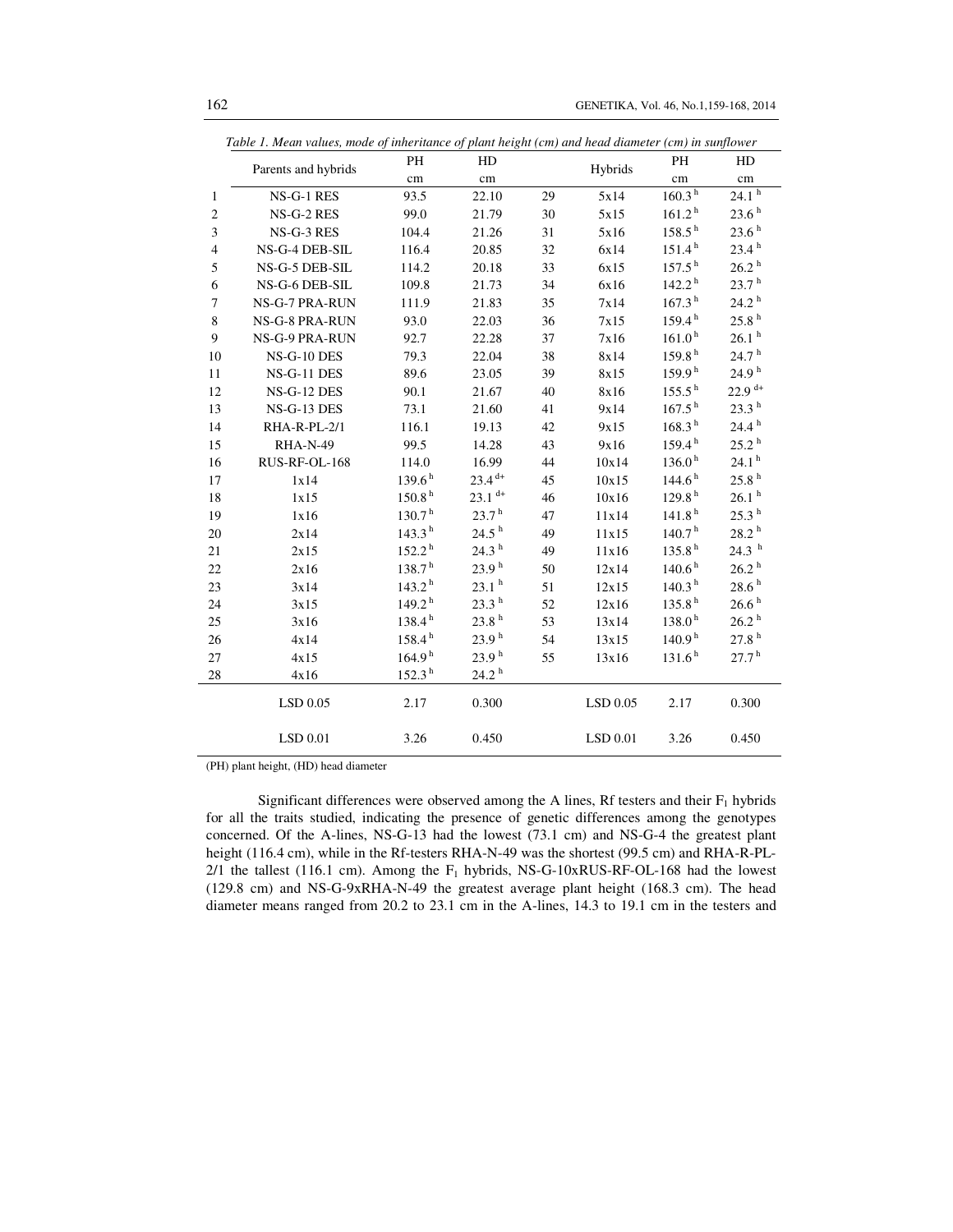22.9 to 28.6 cm in the  $F_1$  (Tab.1). Plant height and head diameter are the most important important parameters for breeding for desirable plant architecture. That is why it is very important to be familiar with the mode of inheritance of this trait in the  $F_1$  generation. The mode of inheritance for plant height was super dominance of the better parent and for head diameter it was dominance and super dominance of the better parent (Tab.1).

Discovering of inbred lines that posses high GCA values has great importance for the creation of new hybrids. It is very hard to combine all positive traits in one combination. The analysis of combining ability showed that the A lines and Rf testers differed significantly in GCA values. Highly significant GCA values for both traits were demonstrated by cms A-line NS-G-7 and Rf tester line RHA-N-49. Based on the GCA values chosen were lines with the best GCA for plant height (NS-G-9, NS-G-7) originating from PRA-RUN and head diameter (NS-G-13, NS-G-12) originating from DES (Tab.2).

|                            | Parents and hybrids | PH        | HD        |
|----------------------------|---------------------|-----------|-----------|
| $\mathbf{1}$               | $NS-G-1$            | $-8.60$   | $-1.428$  |
| $\overline{c}$             | $NS-G-2$            | $-4.24$   | $-0.603$  |
| 3                          | $NS-G-3$            | $-5.35$   | $-1.439$  |
| 4                          | $NS-G-4$            | $9.62**$  | $-0.858$  |
| 5                          | $NS-G-5$            | $11.04**$ | $-1.044$  |
| 6                          | $NS-G-6$            | 1.43      | $-0.403$  |
| 7                          | $NS-G-7$            | $13.65**$ | $0.742**$ |
| 8                          | $NS-G-8$            | $9.46**$  | $-0.675$  |
| 9                          | $NS-G-9$            | 16.79**   | $-0.542$  |
| 10                         | $NS-G-10$           | $-12.15$  | $0.464**$ |
| 11                         | $NS-G-11$           | $-9.49$   | 1.086**   |
| 12                         | $NS-G-12$           | $-10.07$  | $2.292**$ |
| 13                         | $NS-G-13$           | $-12.10$  | $2.408**$ |
| 14                         | RHA-R-PL-2/1        | $1.00**$  | $-0.506$  |
| 15                         | <b>RHA-N-49</b>     | $4.12**$  | $0.583**$ |
| 16                         | RUS-RF-OL-168       | $-5.12$   | $-0.077$  |
| SE GCA/line                |                     | 0.63      | 0.086     |
| $SE(GCA_i- GCA_i)/line$    |                     | 0.89      | 0.122     |
| SE GCA/tester              |                     | 0.30      | 0.042     |
| $SE(GCA_i - GCA_i)/tester$ |                     | 0.43      | 0.059     |
|                            | $LSD$ 0.05 (1-13)   | 1.25      | 0.174     |
| 0.01                       |                     | 1.88      | 0.261     |
|                            | $LSD$ 0.05 (14-16)  | 0.29      | 0.084     |
| 0.01                       |                     | 0.44      | 0.126     |

*Table 2. GCA values for plant height and head diameter in sunflower inbreds* 

It was to be expected that the parents with higher mean values are better general combiners, and lines with lower mean values lower general combiners which was confirmed in this research. Inbred line with the best GCA for plant height (NS-G-4) has the highest mean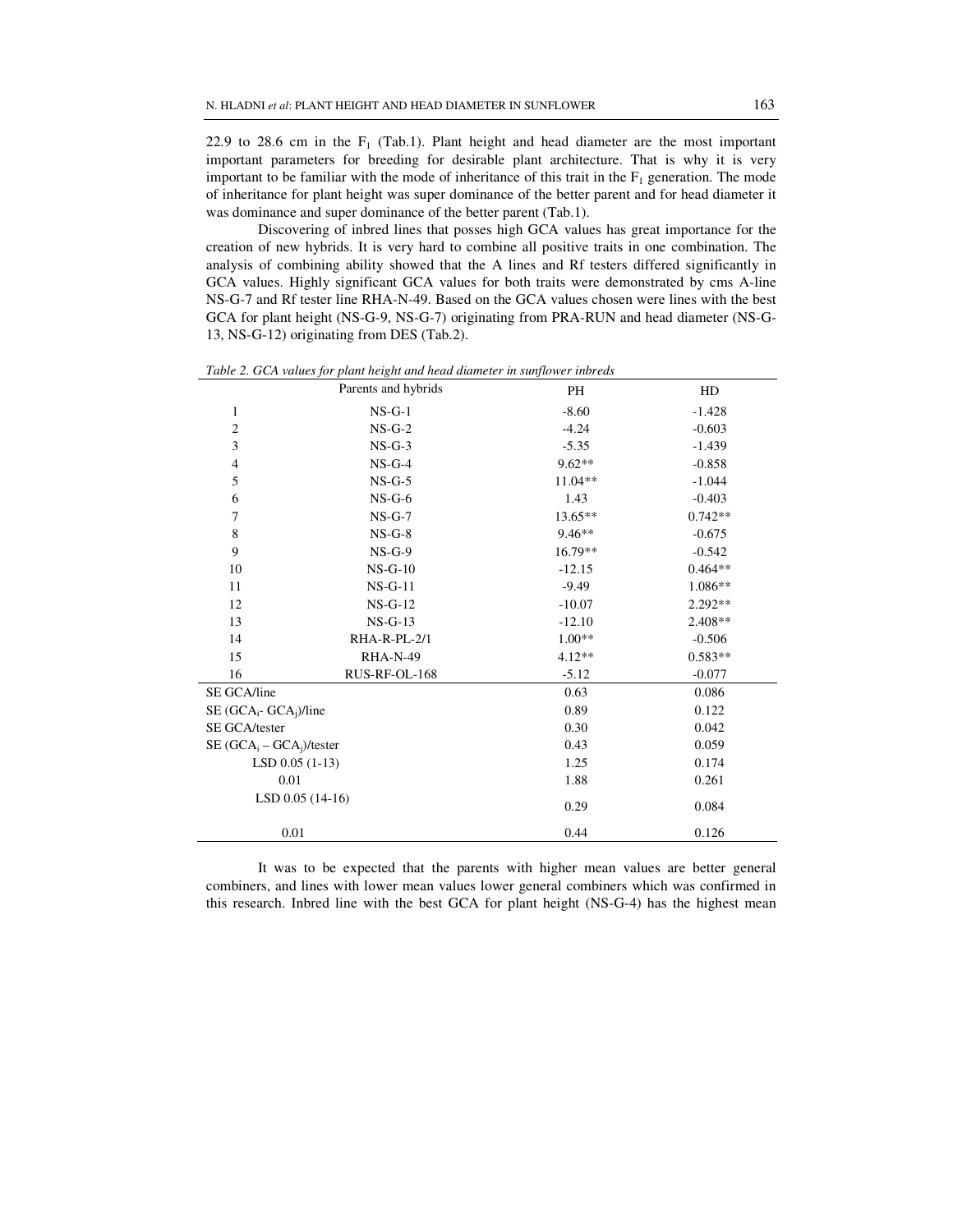value for that trait while the line with the worst GCA for plant height (NS-G-13) has the lowest mean value for that trait. If the goal is the change of sunflower plant architecture, genotypes with shorter plant height (NS-G-10, NS-G-11, NS-G-12, NS-G-13) and negative GCA values, originating from interspecies population DES, are desirable in breeding programs (Tab.2). General (GCA) and specific combining abilities (SCA) are significant parameters in plant breeding, the genetic distance between parental lines is a precondition for the expression of good SCA (ŠKORIĆ *et al*., 2004; KANG *et al.* 2013). The greatest highly significant positive SCA value was found in NS-G-1xRHA-N-49 for plant height and NS-G-8xRUS-Rf-OL-168 for head diameter (Tab.3).

|                         | $F_1$ hybrids         | <b>PH</b> | HD        |    | $F_1$ hybrids         | <b>PH</b> | HD        |
|-------------------------|-----------------------|-----------|-----------|----|-----------------------|-----------|-----------|
| 1                       | 1x14                  | $-1.75$   | $0.520**$ | 21 | 7x16                  | $3.53**$  | 0.103     |
| $\overline{c}$          | 1x15                  | $6.30**$  | $0.761**$ | 22 | 8x14                  | $3.53**$  | $-0.472$  |
| $\overline{\mathbf{3}}$ | 1x16                  | $-4.55$   | 0.231     | 23 | 8x15                  | $-2.59$   | $-0.077$  |
| 4                       | 2x14                  | $-2.44$   | $0.409*$  | 24 | 8x16                  | $2.23*$   | $1.684**$ |
| 5                       | 2x15                  | $3.35**$  | $0.845**$ | 25 | 9x14                  | $2.78*$   | $0.895**$ |
| 6                       | 2x16                  | $-0.91$   | $-0.513$  | 26 | 9x15                  | $-1.59$   | $-0.030$  |
| 7                       | 3x14                  | $-1.41$   | $-0.916$  | 27 | 9x16                  | $-1.19$   | $0.391*$  |
| 8                       | 3x15                  | 1.46      | $1.076**$ | 28 | 10x14                 | $-1.78$   | $-0.284$  |
| 9                       | 3x16                  | $-0.05$   | $-0.524$  | 29 | 10x15                 | $3.69*$   | $0.468**$ |
| 10                      | 4x14                  | $-1.14$   | $-0.747$  | 30 | 10x16                 | $-1.91$   | 0.296     |
| 11                      | 4x15                  | $2.24*$   | $-0.127$  | 31 | 11x14                 | 1.39      | $-0.093$  |
| 12                      | 4x16                  | $-1.10$   | $-0.474$  | 32 | 11x15                 | $-2.90$   | $-0.618$  |
| 13                      | 5x14                  | $-0.72$   | $-0.541$  | 33 | 11x16                 | 1.51      | $0.604**$ |
| 14                      | 5x15                  | $-2.93$   | $-0.911$  | 34 | 12x14                 | 0.72      | $-1.179$  |
| 15                      | 5x16                  | $3.65**$  | $-0.478$  | 35 | 12x15                 | $-2.73$   | $0.996**$ |
| 16                      | 6x14                  | 0.06      | $-0.700$  | 36 | 12x16                 | 2.01      | $0.824**$ |
| 17                      | 6x15                  | $3.02*$   | $-0.705$  | 37 | 13x14                 | 0.17      | $-1.557$  |
| 18                      | 6x16                  | $-3.08$   | $-0.752$  | 38 | 13x15                 | $-0.04$   | $-0.421$  |
| 19                      | 7x14                  | $3.75***$ | $1.131**$ | 39 | 13x16                 | $-0.13$   | $0.571**$ |
| 20                      | 7x15                  | $-7.29$   | $0.312*$  |    |                       |           |           |
|                         | <b>SE SCA</b>         | 1.09      | 0.150     |    | SE SCA                | 1.09      | 0.150     |
|                         | $SE(S_{ii} - S_{ki})$ | 1.54      | 0.212     |    | $SE(S_{ii} - S_{ki})$ | 1.54      | 0.212     |
|                         | $LSD$ 0.05            | 2.17      | 0.300     |    | $LSD$ 0.05            | 2.17      | 0.300     |
|                         | 0.01                  | 3.26      | 0.450     |    | 0.01                  | 3.26      | 0.450     |
|                         | <b>GCA</b>            | 5.59      | 0.178     |    | <b>GCA</b>            | 5.59      | 0.178     |
|                         | <b>SCA</b>            | 17.96     | 0.570     |    | <b>SCA</b>            | 17.96     | 0.570     |
|                         | <b>GCA/SCA</b>        | 0.31      | 0.312     |    | <b>GCA/SCA</b>        | 0.31      | 0.312     |

*Table 3. SCA hybrids for plant height and head diameter in sunflower* 

A highly significant positive value for plant height in the  $F_1$  generation was found in the combinations NS-G-1xRHA-N-49 which had been obtained by crossing one parent with a poor plant height GCA with another one that has a highly positive GCA for this trait (Tab.2,3). These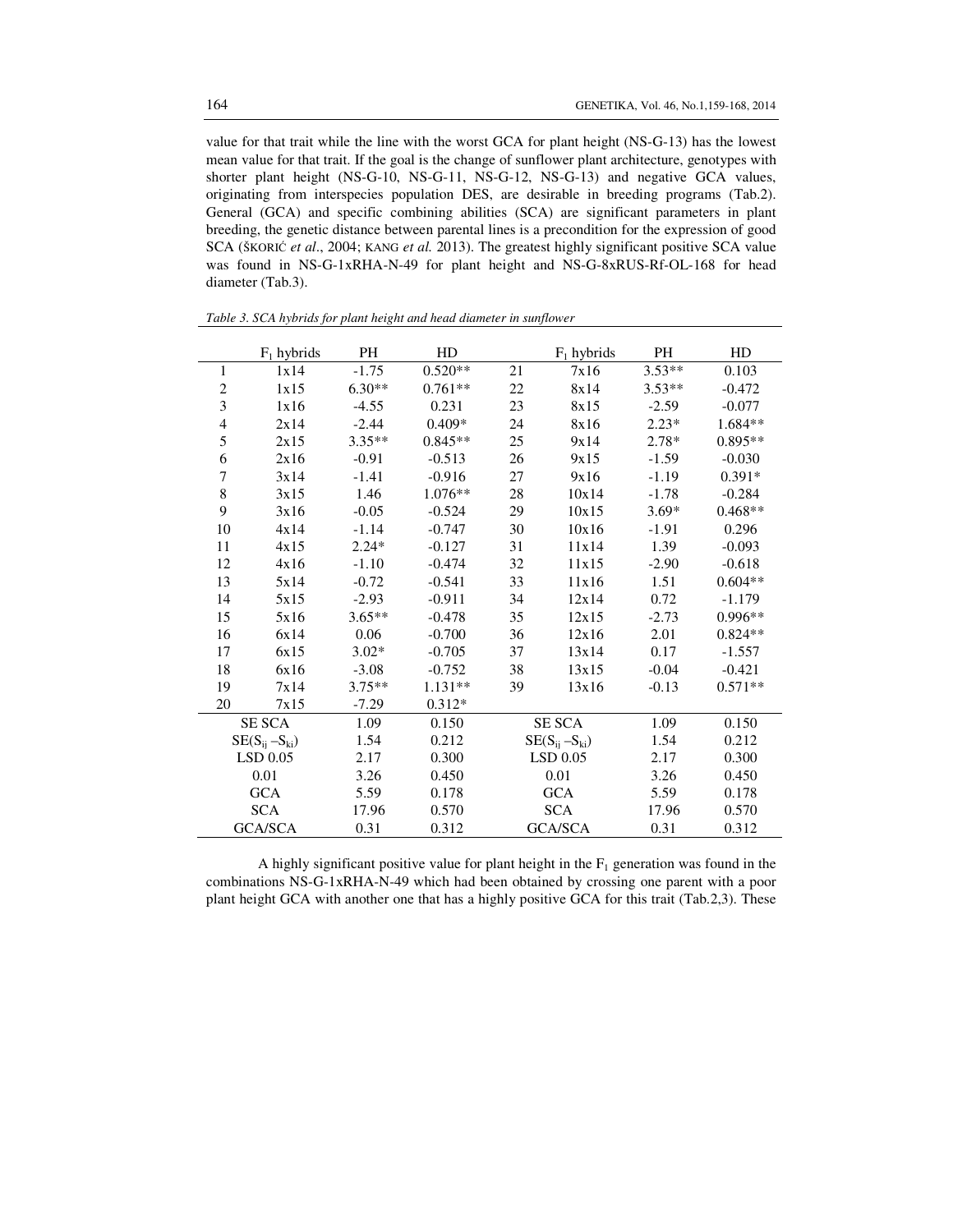results support those obtained by ŠKORIĆ *et al.* (2000), who determined that crosses with a good plant height SCA usually involve one parent with high and one with low GCA values. The nonadditive component of genetic variance played the main role in the inheritance of both plant height and head diameter, as shown by the analysis of variance of combining abilities and analysis of genetic variance components. This is supported by the GCA/SCA ratio for plant height (0.31) and head diameter (0.31) in the  $F_1$  generation, which was below the value of one (Tab.3).

A higher contribution of nonadditive genetic variance has been reported by HLADNI *et al.* (2004a), PARAMESWARI *et al.* (2004), GHAFFARI *et al.* (2011), AHMAD *et al.* (2012) for the inheritance of plant height and by HLADNI *et al.* (2004b), KARASU *et al.* (2010), MEHANASUNDARAM *et al*. (2010), AHMAD *et al.* (2012), KANG *et al.* (2013), UDDIN *et al.* (2014) for the inheritance of head diameter. On the contrary GOKSOY *et al*. (2004), ORTIS *et al*. (2005), MARINKOVIĆ (2005), JAN *et al.* (2005) and KHAN *et al.* (2009) found the additive component to be more significant for the inheritance of plant height, while KAYA and ATAKISI (2004) did the same in the case of head diameter.

By studying the proportional contribution of inbred lines, testers and their crosses in the total variability breeders come to different results with the same trait. The differences in the conclusions of different authors mentioned in this work can be explained by the differences in the plant material used in their studies (HLADNI, 2010). The largest average contribution in the expression of plant height (80.3%), and head diameter (66.9%) was that of the female A-lines, while the contribution of Rf testers and line x tester interactions was less significant (Tab.4).

*Table 4. Average percentage contribution of female lines and tester lines and their interactions to expression of plant height and head diameter* 

| expression of plant neight and nead alameter |       |       |  |  |
|----------------------------------------------|-------|-------|--|--|
| Average contribution                         | PH    | HD    |  |  |
|                                              | $\%$  | $\%$  |  |  |
| Female line                                  | 80.29 | 66.91 |  |  |
| Tester line                                  | 10.96 | 7.86  |  |  |
| Line x tester                                | 8.75  | 25.24 |  |  |

According to ŠKORIĆ *et al*. 2000; GVOZDENOVIĆ *et al*. 2005; FARROKHI *et al*. 2008 the mother lines had a significant proportion in the expression of the plant height (55.8%; 83.17%; 54.9%). A higher average contribution of the interaction of Rf testers of head diameter (58.13%) was determined by GVOZDENOVIĆ *et al*. 2005.

## **CONCLUSION**

Based on the study results, the following conclusions can be made: significant difference were found among the genotypes studied (inbreds and hybrids) in the mean values of plant height and head diameter. The mode of inheritance for plant height was super dominance of the better parent and for head diameter it was dominance and super dominance of the better parent. Based on the GCA values chosen were lines with the best GCA for plant height (NS-G-9, NS-G-7) and head diameter (NS-G-13, NS-G-12). Studying GCA in relation to the origin lines it can be observed that the lines of interspecies populations PRA-RUN are the best general combiners for plant height, lines from interspecies population DES are the best general combiners for head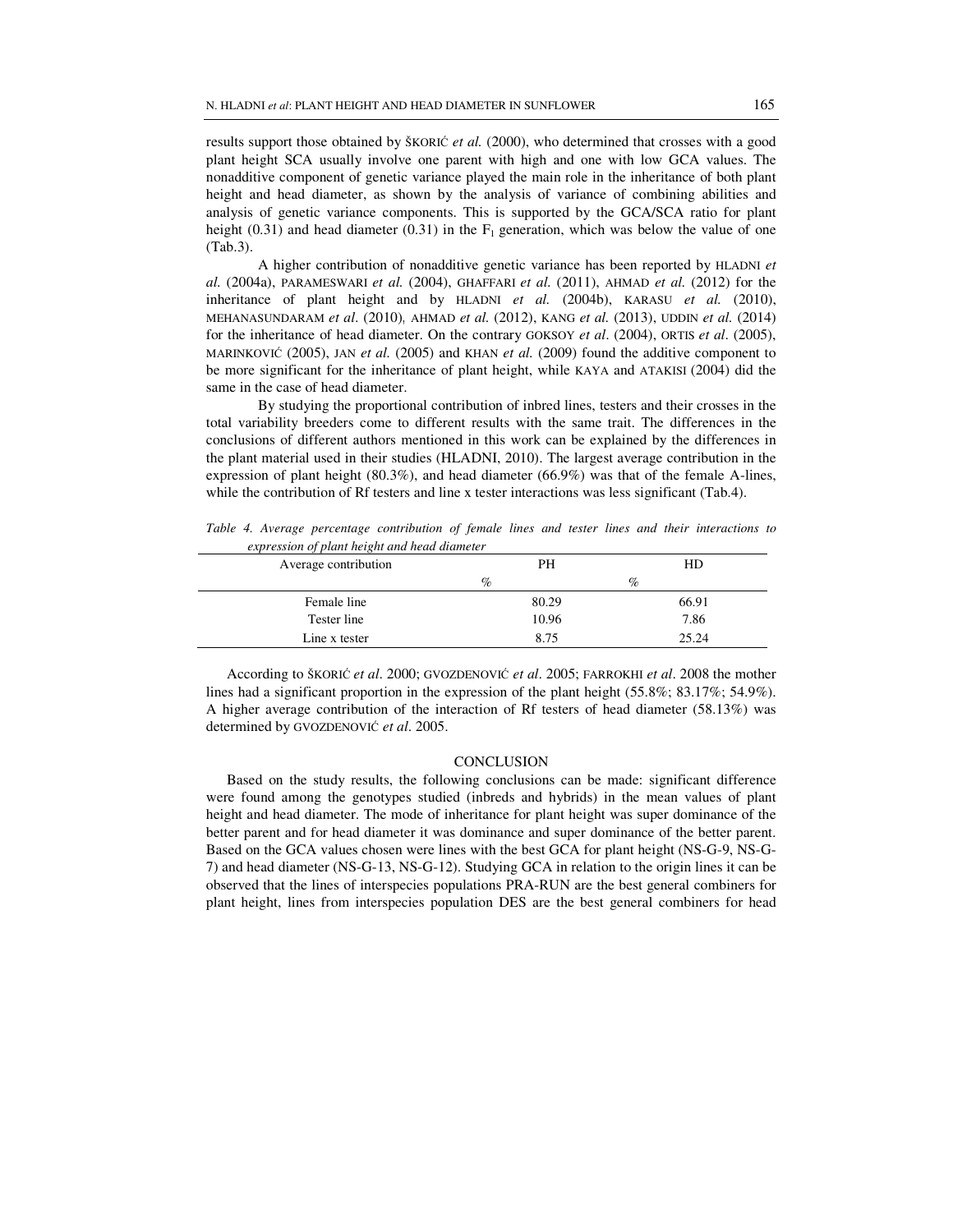diameter. The worst GCA for plant height, head diameter have lines originating from interspecies population RES. The greatest highly significant positive SCA value was found in NS-G-1xRHA-N-49 for plant height and NS-G-8xRUS-RF-OL-168 for head diameter. The nonadditive components of genetic variance played the main role in the inheritance of plant height and head diameter traits. This is supported by the GCA/SCA ratio in the  $F_1$  generation, which was below the value of one for both traits. The female A lines had the highest contributions to the expression of plant height 80.3% and head diameter 66.9%. These research can be significant for the creation of new high-yielding sunflower hybrids on the basis of interspecies hybridization.

## ACKNOWLEDGEMENT

This work was supported by Ministry of Education and Science, Republic of Serbia, project TR 31025.

> Received March<sub>2</sub> 1<sup>th</sup>, 2013 Accepted Nobember 05<sup>h</sup> , 2013

#### **REFERENCES**

- AHMAD, M.W., SH.M. AHMED, N.H. TAHIR (2012): Combining ability analysis for achene yield and related traits in sunflower (*Helianthus annuus* L.) Chilean J. Agric. Res. *72*(1) 21-26.
- ARSHAD, M., M.A. KHAN, S.A. JADOON, A.S. MOHMAND (2010): Factor analysis in sunflower (*Helianthus annuus* L.) to investigate desirable hybrids. Pak. J. Bot. *42*(6): 4393-4402.
- BONCIU, E., P. IANCU, M. SOARE (2010): Studies regarding the breeding value to some Romanian sunflower hybrids. J. Hortic., Forestry and Biotechnol. *14*(3): 85-88

FARROKHI, A., A. KHODABANDEH, M. GHAFFARI (2008): Studies on general and specific combining abilities in sunflower. Proc. 17th Int. Sunf. Conf.*,* Cordoba, Spain 561-565.

- GHAFFARI, M., I. FARROKHI, M. MIRZAPOUR (2011): Combining ability and gene action for agronomic traits and oil content in sunflower (*Helianthus annuus* L.) using F<sub>1</sub> hybrids. Crop Breed. J. 1(1): 73-84.
- GOKSOY, A.T., Z.M. TURAN (2004): Combining abilities of certain characters and estimation of hybrid vigour in sunflower (*Helianthus annuus* L.). Acta. Agron. Hung. *52*:361-368.
- GVOZDENOVIĆ, S., J. JOKSIMOVIĆ, D. ŠKORIĆ (2005): Gene effect and combining abilities for plant height and head diameter in sunflower. Genetika, *37*(1): 57-64.
- HLADNI, N., D. ŠKORIĆ, M. KRALJEVIĆ-BALALIĆ (2004a): The mode of inheritance of plant height and head diameter of sunflower (*Helianthus annuus* L.). Selection and Seed Production *X*: 43-50.
- HLADNI, N., D. ŠKORIĆ, M. KRALJEVIĆ-BALALIĆ, S. JOCIĆ (2004b): Line x tester analysis for plant height and head diameter in sunflower (*Helianthus annuus* L.). Proc. 16<sup>th</sup> Int. Sunf. Conf., Fargo, North Dakota, USA *II*: 497-502.
- HLADNI, N., S. JOCIĆ, V. MIKLIČ, D. SAFTIĆ-PANKOVIĆ, D. ŠKORIĆ (2009): Using new Rf inbred lines originating from an interspecific population with *H. deserticola* for development of sunflower hybrids resistant to broomrape. Helia *32*(51): 81-89.
- HLADNI, N. (2010): Genes and Sunflower Yield. Monograph. Foundation Andrejević, Beograd, 1-116.
- HLADNI, N., S. JOCIĆ, V. MIKLIČ, A. MIJIĆ, D. SAFTIĆ-PANKOVIĆ, D. ŠKORIĆ (2010): Effect of morphological and physiological traits on seed yield and oil content in sunflower. Helia *33*(53): 101-115.
- HLADNI, N., D. ŠKORIĆ, M. KRALJEVIĆ-BALALIĆ, S. JOCIĆ, V. MIKLIČ, N. DUŠANIĆ (2011): Line x tester analysis for yield components in sunflower and their correlations with seed yield (*Helianthus annuus* L.). Genetika *43*(2): 297- 306.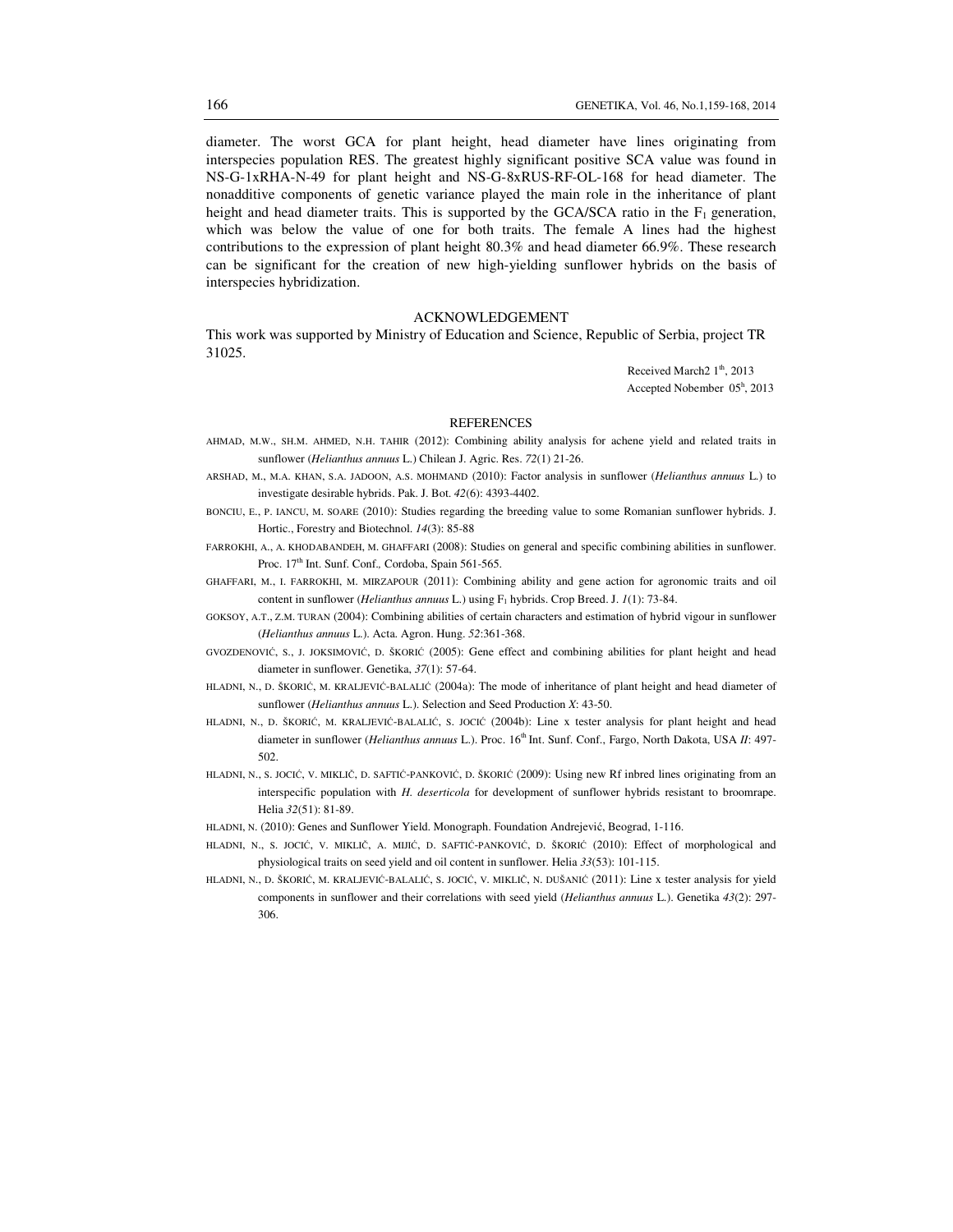- HLADNI, N., V. MIKLIČ (2012): Old and New Trends of Using Genetic Resources in Sunflower Plant Breeding With The Aim of Preserving Biodiversity. Book Proceed., The Forth Joint UNS – PSU, Int. Conf. BioS. Biotechnol.: 109-120.
- JAN, M., R. FARHATULLAH, G. HASSAN (2005): Combining ability analysis in sunflower (*Helianthus annuus* L.). Pak. J. Biol. Sci. *8*: 710-713.
- KAYA, Y., I.K. ATAKISI (2004): Combining ability analysis of some yield characters of sunflower (*Helianthus annuus* L.). Helia *27*: 75-84.
- KAYA Y., S. JOCIĆ, D. MILADINOVIĆ (2012): Sunflower. Technological Innovations in Major World Oil Crops: Breeding (1st Edition, Vol. 1), Gupta S.K. (Ed), Springer, Dordrecht, Heidelberg, London, New York 85-130.
- KANG, SH.A., F.A. KHAN, M.Z. AHSAN, W.SH. CHATHA, F. SAEED (2013): Estimation of Combining Ability for the Development of Hybrid Genotypes in *Helianthus annuus* L. J. Biol., Agric. Healthcare *3*(1): 68. www.iiste.org.
- KARASU, A., M. OZ, M. SINCIK, A.T. GOKSOY, Z.M. TURAN (2010): Combining Ability and Heterosis for Yield and Yield Components in Sunflower. Not. Bot. Hort. Agrobot. Cluj *38*(3): 260-264.
- KHAN, H.A., A. KHAN, M. SAEED, SH.M. KHAN, B. AHMAD (2009): Using line x tester analysis for earliness and plant height traits in sunflower (*Helianthus annuus* L.) Recent Res. Sci. Technol. *1*(5): 202-206. ISSN: 2076-5061 www.recent-science.com Genetics Genomics.
- KRALJEVIĆ-BALALIĆ, M., S. PETROVIĆ, LJ. VAPA (1991): Genetics-theoretical basis of the task. Faculty of Agriculture, Novi Sad.
- MACHIKOWA, T. (2011): General and Specific Combining Ability for Quantitative Characters in Sunflower. J. Agric. Sci. *3*(1): 91-95. www.ccsenet.org/jas.
- MARINKOVIĆ, R. (2005): Application of line x tester analysis in the study of combining ability. Proc. Institute of Field and Vegetable Crops *41*: 87-101.
- MEHANASUNDARAM, K., N. MANIVERNAN, P.V. VERMAN (2010): Combining ability analysis for seed yield and its components in sunflower (*Helianthus annuus* L.). Elect. J. Plant Breed. *4*: 864-868.
- MIJIĆ, A., V. KOZUMPLIK, J. KOVAČEVIĆ, I. LIOVIĆ, M. KRIZMANIĆ, T. DUVNJAK, S. MARIĆ, D. HORVAT, G. SIMIĆ, I. GUNJAČA (2008): Combining abilities and gene effects on sunflower grain yield, oil content and oil yield. Period Biol. 110: 277-284.
- ONEMLI, F. (2012): Impact of climate changes and correlations on oil fatty acids in sunflower. Pak. J. Agric. Sci. 49: 455- 458.
- ORTIS, L., G. NESTARES, E. FRUTUS, N. MACADO (2005): *Combining ability analysis for agronomic traits in sunflower (*Helianthus annuus *L).* Helia *28*(43): 125-134.
- PARAMESWARI, C., V. MURALIDHARAN, B. SUBBALAKSHMI, N. MANIVANNAM (2004): Genetic analysis yield and important traits in sunflower (*Helianthus annuus* L.). Hybrids J. Oilseeds Res. *21*(1): 168-170.
- REHMAN, R., M. ARSHAD, M.A. KHAN, A.S. MOHMAND, G. SHABBIR, M.K.N. SHAH (2012): Using multivariate analysis for selecting desirable hybrids in sunflower (*Helianthus annuus* L). Pak. J. Bot. *44*(5): 1715-1720.
- SEMERCI, A. (2012): Productivity analysis of sunflower production in Turkey. Pak. J. Agric. Sci. *49*: 577-582.
- SINGH, R. K., B. D. CHAUDHURY (2001): Biometrical Techniques in Breeding and Genetics. Saujanya Books. Delhi, p. 350.
- SIDDIQI, M.H., S. ALI, J. BAKHT, A. KHAN, S.A. KHAN, N. KHAN (2012): Evaluation of sunflower lines and their crossing combinations for morphological characters, yield and oil contents. Pak. J. Bot. *44*(2): 687-690.
- ŠKORIĆ, D., S. JOCIĆ, I. MOLNAR (2000): General (GCA) and specific (SCA) combining abilites in sunflower. Proc.  $15<sup>th</sup>$ Int. Sunf. Conf., Touluse, France, 23-30.
- ŠKORIĆ, D., S. JOCIĆ, D. JOVANOVIĆ, N. HLADNI (2004): Global sunflower breeding achievements. XXXIX Croatian Symp. Agric. with Int. Participation, Faculty Agric. Zagreb, 172-174.